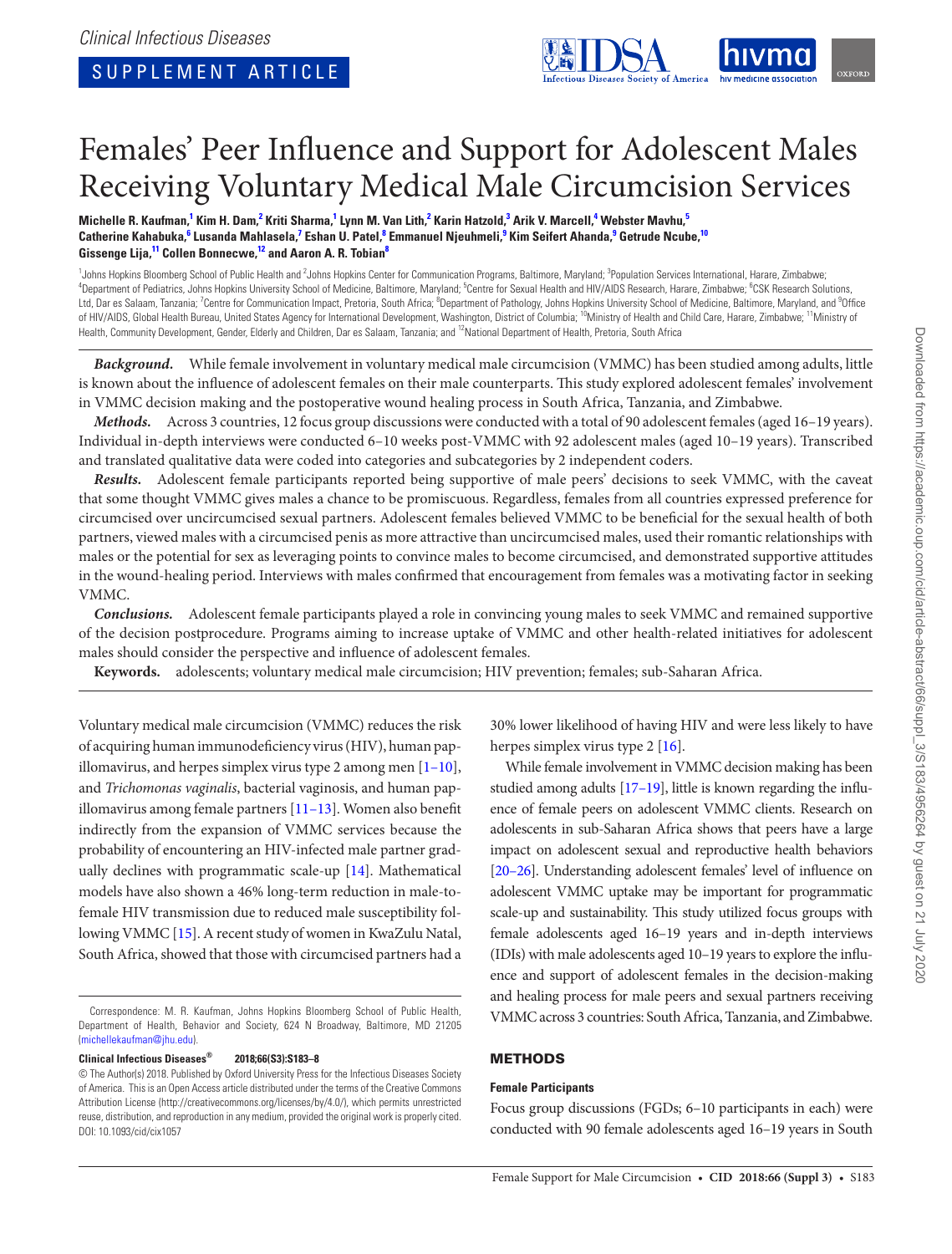Africa, Tanzania, and Zimbabwe (4 FGDs per country). Female adolescent participants were recruited from the communities in which VMMC clinics were located, and male adolescent participants were recruited from 4 VMMC sites per country, as previously described [27]. VMMC community mobilizers (who encouraged male adolescents to be circumcised and were familiar with adolescents in the area) and/or trained research coordinators recruited female participants at youth groups, youth-gathering locations, and schools. Female participants were not necessarily sexual partners of VMMC clients.

FGDs with female adolescents focused on their opinions and perceptions of VMMC and examples of how female adolescents try to convince their boyfriends to seek VMMC. They were asked about their knowledge of VMMC's impact on HIV and on hygiene, as well as their views about VMMC's influence on relationships in general and on sexual behaviors. Male adolescents were asked about their experiences in disclosing their VMMC status and/or discussing the procedure experience and perceptions with their female adolescent peers.

## **Male Participants**

IDIs were conducted with 92 male adolescents (aged 10–19 years) 6–10 weeks post-VMMC procedure (South Africa,  $n = 36$ ; Tanzania,  $n = 36$ ; Zimbabwe,  $n = 20$ ). This timeframe was selected to allow for completion of the full post-VMMC healing period and any follow-up appointments. Male participants were recruited at the health facility by trained research coordinators working with VMMC mobilizers on the day of their procedure or VMMC providers during their follow-up appointment, as previously described [28].

## **Ethics and General Procedures**

The Human Sciences Research Council in South Africa, Tanzania National Institute for Medical Research, Medical Research Council of Zimbabwe, and Johns Hopkins Bloomberg School of Public Health Institutional Review Board approved the study prior to data collection. Parental permission was obtained for participants <18 years of age, and assent/consent was obtained for all participants.

Data were collected during June–September 2015 in Tanzania, August–December 2015 in Zimbabwe, and February– June 2016 in South Africa. Interviews were conducted in private settings by local, trained facilitators in English or local languages: Sesotho, isiZulu, or isiSwati in South Africa; kiSwahili in Tanzania; Shona or Ndebele in Zimbabwe. Interviews were audio recorded, transcribed, and translated into English.

## **Analyses**

Two coders independently coded transcripts using Atlas.ti software. The 2-step coding process included an initial independent read-through of all transcripts by each coder to develop a coding scheme. The coders then discussed any differences in the scheme until a consensus was met. Research staff double-coded all transcripts, and when further content analysis arose, coders generated themes and subthemes within predetermined areas of inquiry in the semistructured interview guides. Coders compared all applied codes and discussed discrepancies until an agreement was reached. In the rare event that an individual code resulted in no agreement between coders, the primary investigator made a final determination.

## RESULTS

Table 1 shows the participant demographics overall and by country. Table 2 displays the themes and subthemes that arose from the adolescent female and male client perspectives.

## **Female Adolescents' Acceptance of VMMC**

## *Female Beliefs Regarding VMMC Benefits*

Female participants believed VMMC is mutually beneficial for healthier sexual relations and considered it a modern prerequisite to date a male. When female participants were prompted regarding the benefits of VMMC, most mentioned the protection against HIV infection, sexually transmitted infections, and cervical cancer in the female sexual partners of circumcised males.

It reduces the chances of contracting diseases like HIV, cancer …especially HIV—that is the one we dread most as young people who are still growing up. If you have a circumcised partner, you know that you are on the "safe side." (Female, age 19, Harare, Zimbabwe)

#### **Table 1. Study Participant Demographics by Country**

| Characteristic                      | Total      | South Africa | Tanzania   | Zimbabwe   |
|-------------------------------------|------------|--------------|------------|------------|
| <b>Female adolescents</b><br>(FGDs) | $(N = 90)$ | $(n = 28)$   | $(n = 28)$ | $(n = 34)$ |
| Age, y                              |            |              |            |            |
| $16 - 17$                           | 37(41.1)   | 13 (46.4)    | 10(35.7)   | 14 (41.2)  |
| $18 - 19$                           | 53 (58.9)  | 15 (53.6)    | 18 (64.3)  | 20 (58.8)  |
| Mean (SD)                           | 17.6(1.2)  | 17.5(1.2)    | 17.7(1.2)  | 17.5(1.2)  |
| Setting                             |            |              |            |            |
| Urban                               | 54 (60.0)  | 8(28.6)      | 20(71.4)   | 26 (76.5)  |
| Periurban                           | 21(23.3)   | 13 (46.4)    | 8 (28.6)   | 0(0.0)     |
| Rural                               | 15(16.7)   | 7(25.0)      | (0.0)      | 8(23.5)    |
| Male adolescents<br>(IDIs)          | $(N = 92)$ | $(n = 36)$   | $(n = 36)$ | $(n = 20)$ |
| Age, y                              |            |              |            |            |
| $10 - 14$                           | 49 (53.3)  | 28 (77.8)    | 15 (41.7)  | 6(30.0)    |
| $15 - 19$                           | 43 (46.7)  | 8(22.2)      | 21(58.3)   | 14 (70.0)  |
| Mean (SD)                           | 14.5(2.9)  | 13.4(2.3)    | 15.1(3.4)  | 15.5(2.3)  |
| Setting                             |            |              |            |            |
| Urban                               | 55 (59.8)  | 9(25.0)      | 31(86.1)   | 15 (75.0)  |
| Periurban                           | 14(15.2)   | 9(25.0)      | 5(13.9)    | 0(0.0)     |
| Rural                               | 23 (25.0)  | 18 (50.0)    | 0(0.0)     | 5(25.0)    |

Data are presented as n (%) unless otherwise indicated.

Abbreviations: FGDs, focus group discussions; IDIs, in-depth interviews; SD, standard deviation.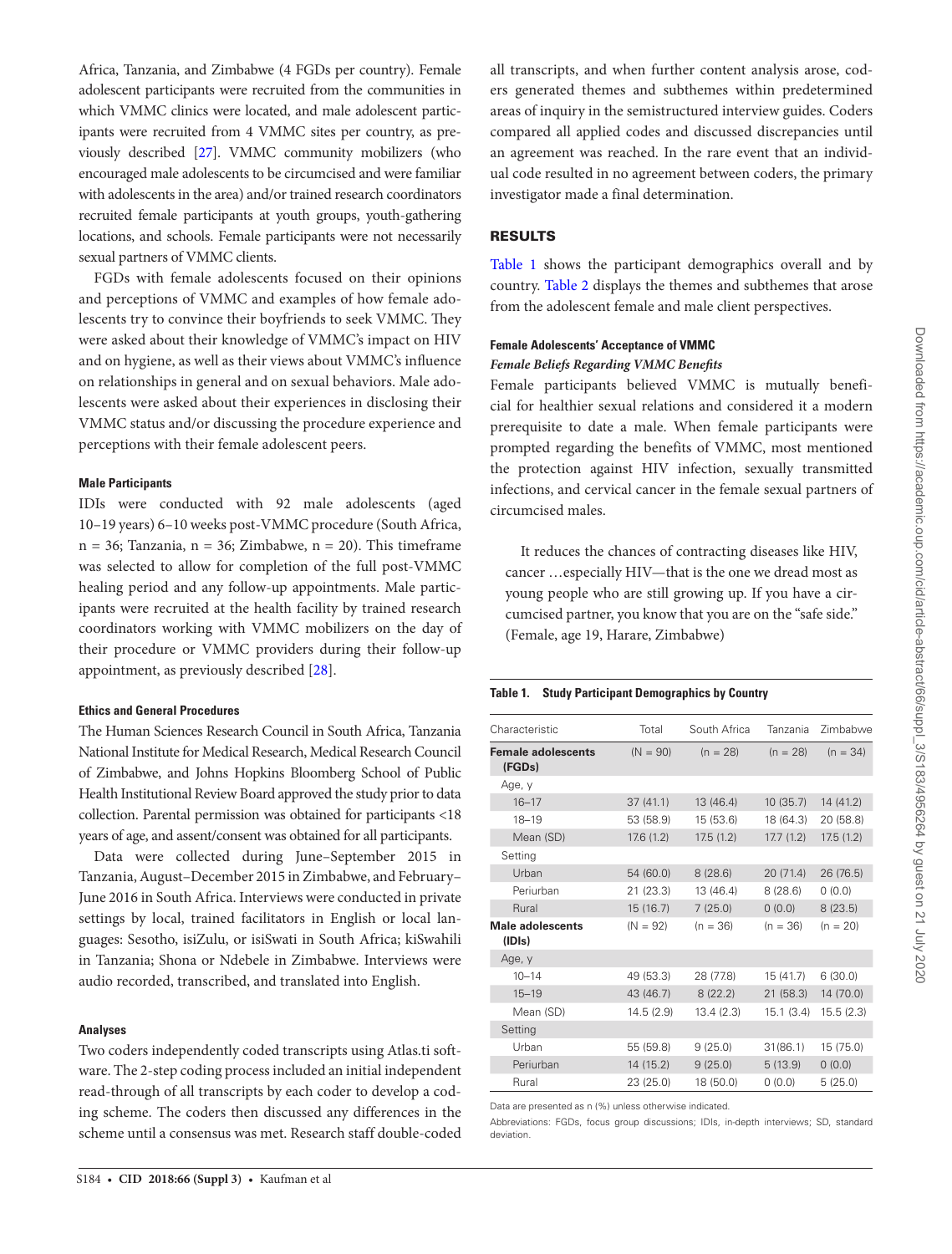## **Table 2. Themes by Participant Perspective and Subthemes Within Each**

|                                        | Themes Participant Perspective | Subthemes                                                                                                                                                                                    |  |  |
|----------------------------------------|--------------------------------|----------------------------------------------------------------------------------------------------------------------------------------------------------------------------------------------|--|--|
| Female adolescents' acceptance of VMMC |                                |                                                                                                                                                                                              |  |  |
|                                        | Females                        | Many female peers supported, respected,<br>and preferred males who underwent<br>VMMC.                                                                                                        |  |  |
|                                        | Females                        | Female participants found VMMC to be a<br>positive step towards healthier sexual<br>relations for both men and women.                                                                        |  |  |
|                                        | Females                        | Some female participants saw VMMC as a<br>driver for promiscuous behavior.                                                                                                                   |  |  |
| Females' role in VMMC decision making  |                                |                                                                                                                                                                                              |  |  |
|                                        | Females and males              | Male adolescents were reluctant to dis-<br>cuss VMMC with female peers and pla-<br>tonic friends                                                                                             |  |  |
|                                        | Females and males              | Romantic and/or sexual partners influence<br>the VMMC decision-making process for<br>males                                                                                                   |  |  |
|                                        | Females                        | Many females leverage their relationship<br>status to encourage males to seek<br>VMMC.                                                                                                       |  |  |
|                                        | Females and males              | Females' preference for dating or having<br>sex with circumcised males is a factor in<br>males' decision to undergo VMMC.                                                                    |  |  |
|                                        | Females and males              | Males were perceived as more attractive<br>and confident following VMMC, which<br>was viewed by females as a positive<br>thing, unless they used that new confi-<br>dence to be promiscuous. |  |  |
|                                        | Female support after VMMC      |                                                                                                                                                                                              |  |  |
|                                        | Males                          | Adolescent males felt supported by female<br>peers, partners, and family members<br>after VMMC.                                                                                              |  |  |

iation: VMMC, voluntary medical male circum

Adolescent females from all 3 countries expressed their overall preference for circumcised sexual partners.

They [circumcised males] would have done a good thing because they would have protected themselves from sexually transmitted diseases. He would have helped me ... He would have helped himself and me as well in terms of preventing sexually transmitted diseases. So it is good to be circumcised. (Female, age 18, Mutare, Zimbabwe)

## *Female Support of VMMC*

In general, adolescent female participants were supportive of male peers' decisions to seek VMMC. Many female participants in Tanzania and Zimbabwe shared that they respected young men who underwent VMMC; they viewed it as a brave decision to undergo the procedure to improve both partners' health.

I think it is a must [to receive VMMC], not a matter of choice, of willingness. The world we live in today is different because there are so many diseases, unlike how the situation was back in the days when people could live without being circumcised and still not risk getting diseases.

So because circumcision helps in reducing the risk of diseases, I think it is a must for every male to be circumcised. (Female, age 19, Makambako, Tanzania)

While many females shared that they admired males who underwent the procedure, some were skeptical and believed males would use their circumcised status as an opportunity for promiscuity.

I don't admire him [a circumcised male] at all. He is the same as before even though he is circumcised. He will take advantage now that he is safe and do crazy things. (Female, age 16, Ermelo, South Africa)

# **Females' Role in VMMC Decision Making**

## *Discomfort Talking About VMMC With Female Peers*

Male adolescents reported that VMMC was a personal matter not to be discussed with others. Most adolescent males across all countries reported they rarely considered the opinions of their female peers and platonic friends when deciding to seek VMMC. Some males even reported not feeling comfortable talking with female friends about their VMMC status, citing shyness and fear of being ridiculed or mocked.

There aren't any [girls my age that know I am circumcised] because … it is actually embarrassing [laughs] … because I am a boy and she is a girl. (Male, age 14, Mutare, Zimbabwe)

This fear of potential embarrassment or ridicule from disclosing VMMC status was observed in all countries. Female adolescents also explained that their male friends often did not feel comfortable talking about VMMC with them.

Very few boys can talk about their circumcision experience with girls; they talk about it among themselves. If they talk about it with girls, then they must be very confident. (Female, age 18, Makambako, Tanzania)

## *Comfort Talking About VMMC With Female Partners*

In contrast to male adolescents' reluctance to have direct conversations with their female peers, males admitted that if their romantic and/or sexual partners had a strong preference regarding VMMC, this influenced their decision. Male adolescents in relationships appeared to include partners in the decision-making process. One adolescent reported that his girlfriend's persistence in persuading him to get circumcised was a major reason he ultimately underwent VMMC.

She [my girlfriend] used to nag me every day and told me that I needed to get circumcised … she told me that I have made the right decision, and our love has blossomed even more. (Male, age 18, Mbeya, Tanzania)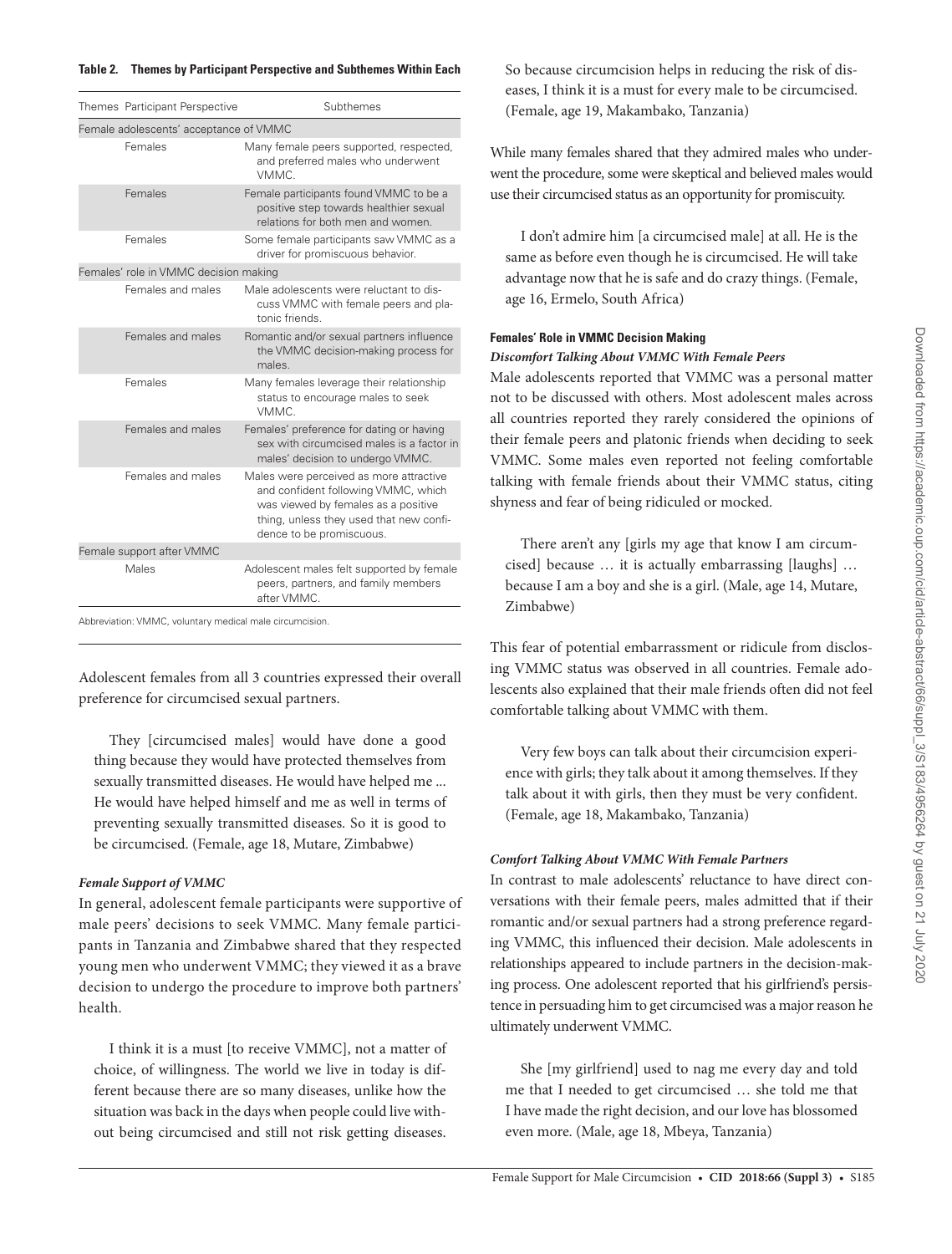While only a few males reported their girlfriends directly influenced their decision to undergo VMMC, others mentioned such encouragement as a motivating factor.

## *Females Leveraging Relationship Status on VMMC*

Young females admitted they both covertly and overtly tried to influence their partners' decision to seek VMMC. Most female participants in Tanzania and Zimbabwe disclosed they would not initiate relationships or would readily discontinue them if their partners refused VMMC. While a few female participants mentioned using the threat of infections, HIV, and cervical/ penile cancer as a means of persuasion, others believed that, regardless of benefits for herself, if a female truly cares for her partner, it is her duty to convince him to seek VMMC.

I would encourage [my boyfriend]. I would use different ways [to encourage him], ask him how he feels about circumcision … then ask him if he thinks it's better he goes [and gets circumcised], so that once we decide to have sex, we know that we are well protected, we don't have stress, it's just the two of us. (Female, age 17, Orange Farm, South Africa)

Some females disclosed they used the power of maintaining the relationship as leverage:

If a male knows his girlfriend loves him, and she tells him to do anything, he would listen to her. As for me, if he does not accept to go and get circumcised, I would leave him for the one who has. He must listen and accept to be circumcised if he wants to keep the relationship. (Female, age 19, Mbeya, Tanzania)

## *Sexual Intimacy as an Incentive for VMMC*

Overall, male adolescents noted that female preference for dating or having sex with circumcised males is a factor in their VMMC decision making.

I have heard some girls saying, 'We now want guys who are circumcised, we no longer want the uncircumcised ones as they may have *chirwere* (HIV/AIDS).' (Male, age 16, Mount Darwin, Zimbabwe)

Many female adolescents mentioned that having a circumcised male partner not only means feeling protected from HIV transmission, but appears more hygienic and sexually appealing. Females also mentioned that sex was more pleasurable with a circumcised as compared to an uncircumcised partner because of a belief that a circumcised male can prolong sex.

He will not come too early [when circumcised]; he will do so after some time has elapsed. It helps you to also enjoy [sex] as a woman. Because it is not nice when you agree to have sex, and the man comes just as he is getting in. (Female, age 18, Mount Darwin, Zimbabwe)

Likewise, male adolescents believed VMMC would enable them to sexually satisfy their female partner.

They [females] said it is not right as a man to have foreskin …they state [it] clear; they said when you have sex they don't feel you right. (Male, age 18, Ermelo, South Africa)

## *Confidence/Perceived Attractiveness as a Byproduct*

According to both genders, males seemed more confident overall following VMMC because they were more comfortable with their appearance. One young male reportedly hid the fact that he was not circumcised and felt scared a female would find out until he finally underwent VMMC:

To be sincere it was embarrassing [to not be circumcised], and I was feeling bad, because even when you want to urinate you will have to go to a place where nobody will see you. And also there was a certain feeling that makes you to be uncomfortable as a man. For instance, when you approach a girl, you cannot be straight to her [about your circumcision status] … you become scared. She can agree [to have sex] but yet you are scared ... you run away. (Male, age 19, Iringa, Tanzania)

Gaining confidence when approaching partners for sexual encounters was a benefit reported by both males and females.

They [circumcised males] become more confident, because even when they are with a female partner they are more comfortable. A person cannot be comfortable with his partner if he is not circumcised. He could even prefer to have sex when the lights are off. After he is circumcised, he becomes free and comfortable. (Female, age 19, Mbeya, Tanzania)

At the same time, some adolescent females did not approve of this gain in confidence, since they felt that males become more promiscuous following the procedure.

I think what's bad about circumcision is that those who have been circumcised tend to think they can't be infected by any disease, and then such an individual will be forced to do what? To have sex with different people because he will be telling himself he won't be infected because he is circumcised. That's not true. (Female, age 19, Bulawayo, Zimbabwe)

## **Female Support After VMMC**

## *Males Feeling Supported by Females After VMMC*

After undergoing VMMC, male adolescents felt supported by female peers, romantic partners, and sisters. Males reported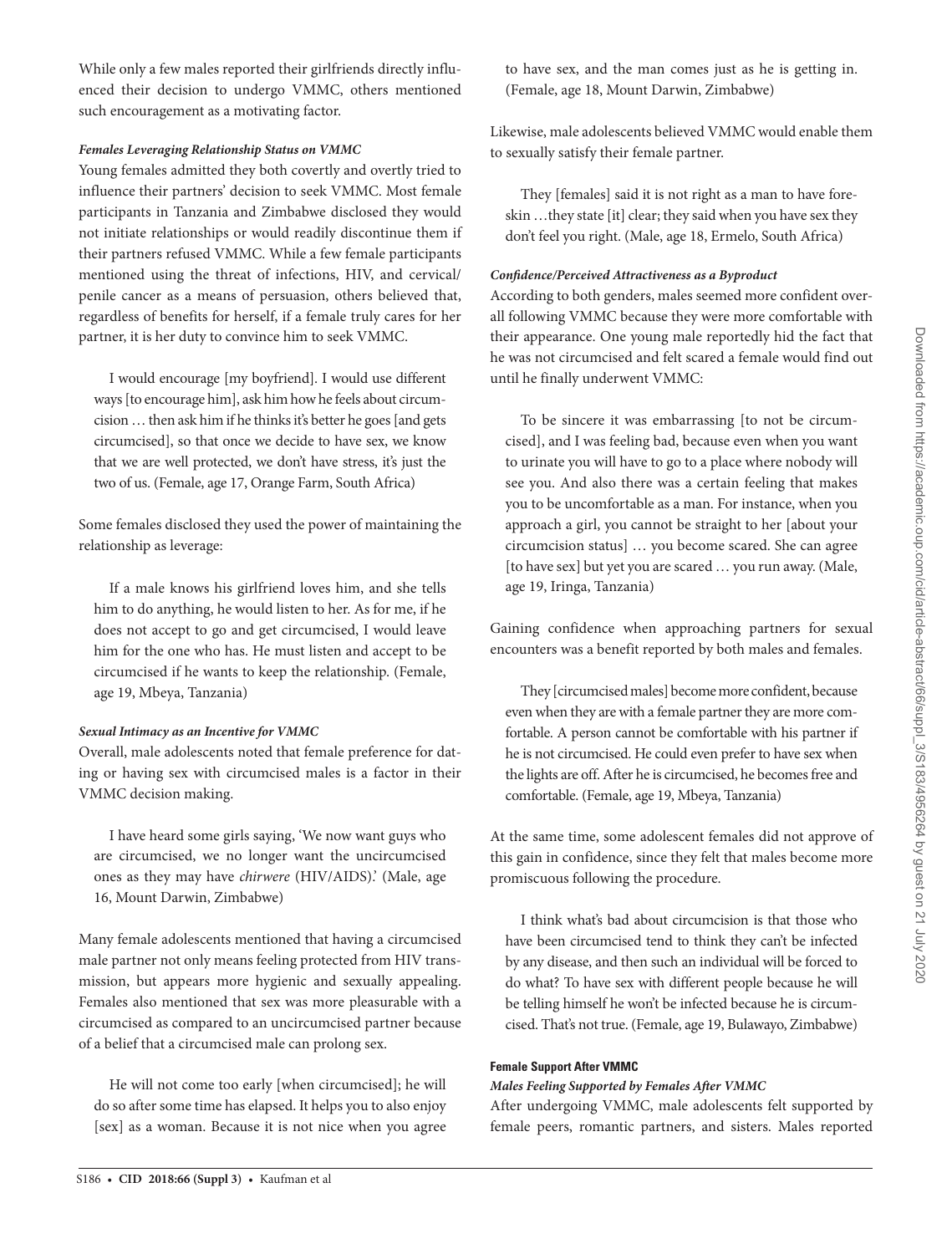females often approached them after the procedure, wanting to know details about pain, the procedure itself, and how it changed the appearance of the penis. For instance, one male talked about his sisters' reaction:

My sisters know … they did not ask me a lot of questions about it because they know that I am a male and they are females, they just asked minor questions. They asked if I cried, and I told them I didn't … I just told them I was circumcised … they told me it is well and I have become clean now … They laughed at me at the beginning, but at the end my elder sister told me I had made a good decision. (Male, age 18, Mbeya, Tanzania)

Males rarely reported being ridiculed or mocked by female peers for their decision to be circumcised, despite having this fear prior to the procedure. In Zimbabwe, one male noted that females were more cautious around recently circumcised males.

They just see [recently circumcised boys] as … they seem reluctant to play with them. They sit very far from them. They are afraid they might trigger something and you get hurt. They don't want to come near someone who has been circumcised. (Male, age 14, Mount Darwin, Zimbabwe)

## **DISCUSSION**

This study demonstrates that adolescent female participants endorse and influence VMMC decision making by adolescent males. They reported leveraging their romantic relationships—or the potential for a relationship—to convince males to seek VMMC, and they remained supportive of the decision postprocedure. Adolescent males also viewed their romantic relationships as playing a role in VMMC, and they perceived females in their lives as supportive in their recovery. However, males reported being hesitant to discuss VMMC with female peers with whom they were not in romantic relationships. In general, adolescent females could be contributing to shaping social norms that encourage adolescent VMMC and that heighten stigma against those not seeking VMMC services [27].

Female adolescents' discussions about VMMC in this study were consistent with research in Kenya, Uganda, Malawi, and South Africa, which showed that adult female partners' opinions can have an influence on men's decision to undergo VMMC [17, 18, 26, 29]. Women in Malawi and Uganda reported greater sexual satisfaction with circumcised partners as compared to uncircumcised partners, and women perceived circumcised men as more hygienic and carrying fewer diseases than uncircumcised men [19, 30]. A study of women in Kenya revealed that a man's circumcision status was an important factor for determining whether to initiate sexual relations [18].

Females' overall positive support of VMMC is also reflected in studies of the male perspective. For instance, a study of adolescent and adult men seeking VMMC in Uganda found that those who were in a relationship or were married had been influenced by their female partner to seek VMMC [29]. These men expressed concern for their relationships throughout the decision process and emphasized the need to involve women in awareness-raising activities. They viewed women as holding negotiating power when communicating with their male partners and being likely to persuade men to get circumcised, making it a joint decision [17, 18]. One media campaign in South Africa capitalized on adult women's influence, with television ads showing women in a salon talking about how they convinced their partners to seek VMMC and how sexy they find the men once they do so [31]. Similar media campaigns may also be effective among adolescents.

Some female study participants expressed concern that VMMC is a driver of promiscuous behavior. Research on risk compensation after VMMC shows this concern is unfounded— VMMC is generally not associated with an increase in the number of sexual partners nor a reduction in future condom use [32–36]. Achieving greater buy-in from adolescent females for VMMC and encouraging them to play a role in convincing their male peers and romantic partners to seek VMMC services may require debunking this promiscuity myth.

This study has limitations. The findings are qualitative and therefore not generalizable beyond the included participants. It is possible that participants did not fully disclose personal details such as experience with circumcised vs uncircumcised males in the case of female participants, or male accounts of females ridiculing them for seeking or not seeking VMMC. To mitigate this, we triangulated data from FGDs of female adolescents and IDIs conducted with adolescent VMMC clients looking for corroborating and contradicting information.

While the decision to undergo VMMC is ultimately that of the adolescent and/or his parent/guardian, it is evident that adolescent females in this study used their position as current or potential partners, alongside the many benefits of VMMC (mutual partner health, attractiveness, sexual desire), as leveraging points for encouraging adolescent males to seek VMMC. Health programs should take the perspectives and influence of adolescent girls and young women into account as part of engaging adolescent male clients in VMMC and other HIV-related initiatives.

#### Notes

*Acknowledgments.* We are grateful to the adolescent participants in this study for sharing their perspectives and experiences. The authors also thank the VMMC facility managers, community mobilizers, and providers for their support, and acknowledge the contributions of the Technical Advisory Group for the adolescent VMMC assessment and their guidance throughout the study. We are privileged to work with this group of dedicated professionals from the US President's Emergency Plan for AIDS Relief (PEPFAR), Centers for Disease Control and Prevention, Department of Defense, World Health Organization, United Nations Children's Fund, and